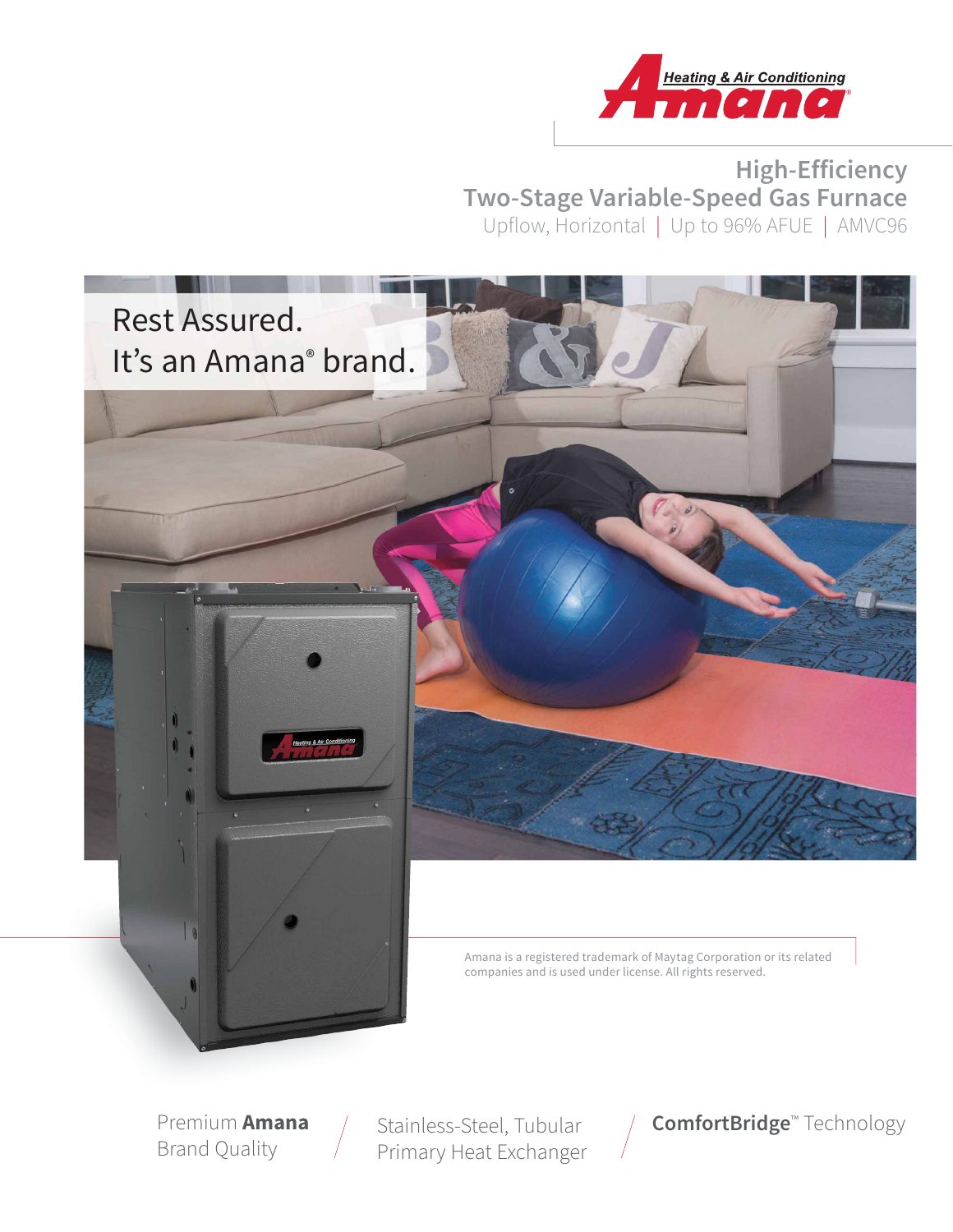## **TWO-STAGE VARIABLE-SPEED GAS FURNACE**

AMVC96 | UP TO 96% AFUE

## Features to be proud of:



**ComfortBridge™** off-the-wall communicating technology constantly monitors the performance of a high-efficiency heating and cooling system. As

**ComfortBridge** technology gathers data, it uses it to make automatic adjustments, as needed; to use the minimum amount of energy required to create consistent and comfortable indoor heating and cooling.

Rather than installing the communications technology circuit board in the thermostat (which is connected to an inside wall in a home), the **ComfortBridge** circuit board is securely installed in the indoor unit of the energy-efficient heating and cooling system. **ComfortBridge** technology works with any single-stage thermostat to help create customized indoor comfort specifically for you and your family.



#### **Quiet Comfort**

Many homeowners may think the best gas furnaces are not seen or heard. That's why an **Amana** brand AMVC96 variable-speed furnace strives to operate on low capacity as often and as long as possible providing quiet and highly-efficient performance compared to units containing a single speed motor.



#### **Energy Efficiency**

Energy efficiency equates to cost savings. A gas furnace's efficiency rating can primarily be determined by two factors: its AFUE rating (Annual Fuel Utilization Efficiency), which indicates what percentage of each dollar of natural gas

purchased is actually used to heat your home; and the type of blower used in the furnace.

This **Amana** brand twostage, variable-speed furnace offers 96% AFUE, as opposed to lower ratings of less efficient gas furnaces. Its variablespeed blower can improve its efficiency rating and enable the furnace to maintain consistent warmth in low-heat capacity mode without inefficient high-heat surges associated with singlespeed gas furnaces.

## Choose an **Amana** brand gas furnace and you won't get cold feet

Often you have no choice but to replace your old, worn-out furnace; however, you can choose to go with a name you know, like the **Amana** brand, one of America's most trusted and enduring consumer brands. Yet, peace of mind isn't all that you'll enjoy with an **Amana** brand AMVC96 Two-Stage, Variable-Speed Furnace.

#### Component upgrade offers better performance in exchange

The most critical component of a furnace is its heat exchanger. The **Amana** brand heat exchanger is built to deliver durability and performance. Along with our SureStart® Ignition System and its silicon nitride igniter, **Amana** brand furnaces' key components continue to set our standards for reliability.

#### Get straight A's in cost effectiveness

When you receive an AFUE rating of 90% or more, your gas furnace is performing at the top of its class. Simply put, the **Amana** brand AMVC96's 96% AFUE rating means 96¢ of every dollar you spend on energy is actually used to heat your home. That's very little wasted energy when compared with lowerrated or older, increasingly inefficient heating systems.



#### **EXTENDED SERVICE PLANS AVAILABLE**

The security of the **Amana** brand's amazing warranties

To truly seal the deal, **Amana** brand gas furnaces are backed by industryleading limited warranties\*. The majority of our gas furnaces are backed by a Lifetime Unit Replacement Limited Warranty\*, while all **Amana**  brand products feature a 10-Year Parts Limited Warranty\*. Together these warranties combine to offer you a level of purchase protection that's the stuff of legend.

#### **LIMITED WARRANTY\* PROTECTION**



Complete warranty details available from your local dealer or at www.amana-hac.com. To receive the Lifetime Unit Replacement Limited Warranty and the 10-Year Parts Limited Warranty, online registration must be completed within 60 days of installation. Online registration is not required in California or Quebec.

For even greater peace of mind, ask your dealer or visit our website at www.amana-hac.com for more details about Asure<sup>®</sup>, an affordable Parts and/ or Labor Extended Service Plan for your entire **Amana** brand HVAC system.

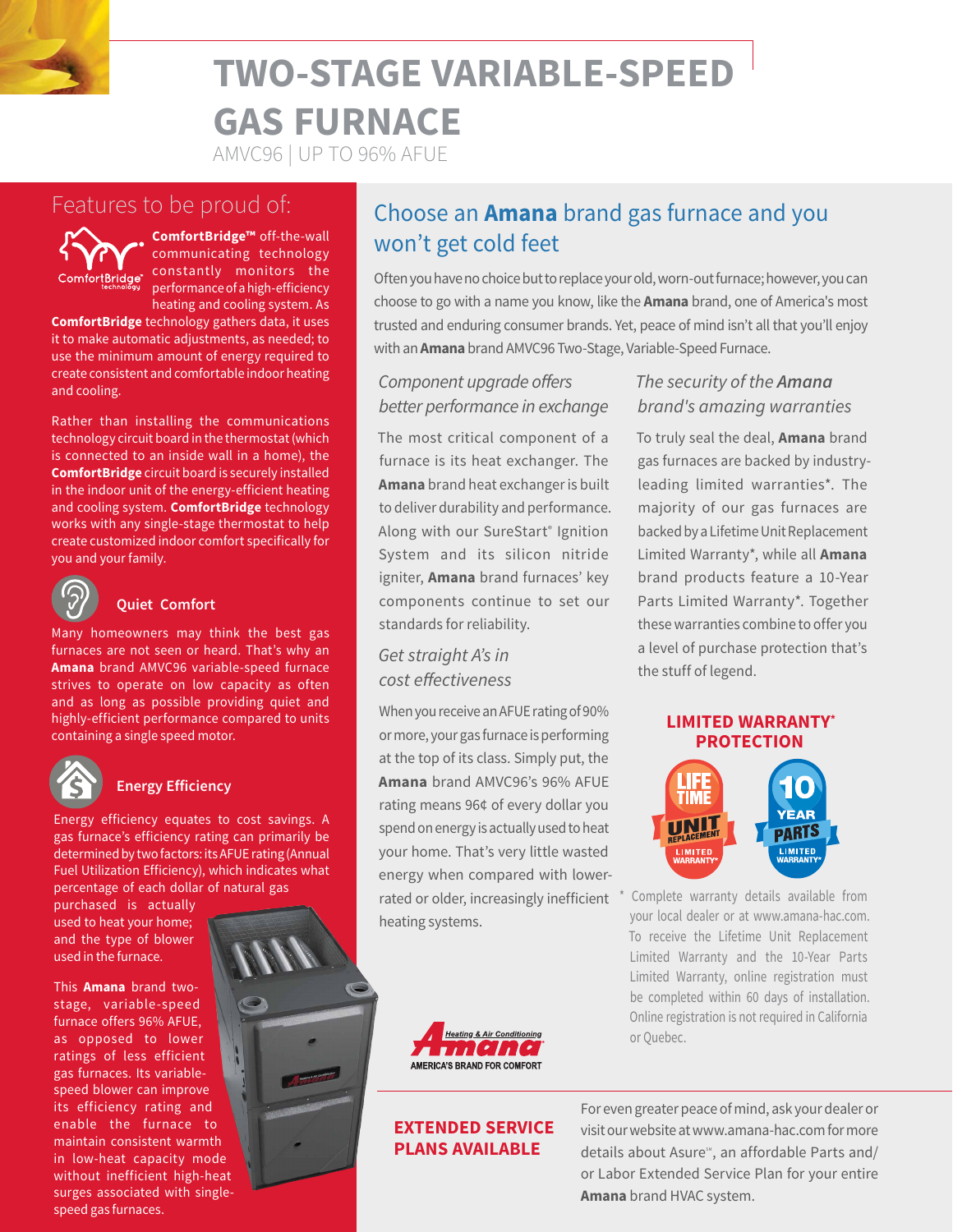

## The **Amana** brand AMVC96 High-Efficiency Gas Furnace advantages:

- L **ComfortBridge** Technology Continuously monitors system performance for customized indoor comfort.
- L **The CoolCloud™ HVAC app** Enables qualified technicians to connect, configure and diagnose select HVAC systems quickly and accurately.
- L**Stainless-Steel Tubular Primary Heat Exchanger** – Unique tubular stainless-steel construction formed using wrinkle bend technology results in an extremely durable heat exchanger. Paired with a stainless-steel secondary heat exchanger, this combination provides reliability, durability and efficiency.
- LEfficient and Quiet Variable-Speed Circulator Motor – Provides quiet system startup and shutdown with highly efficient performance.
- $\bullet$  Durable Silicon Nitride Igniter Eliminates the need for an energy-wasting pilot light.
- **Z** Two-Stage Gas Valve Reduces energy needed during moderate demand to deliver outstanding comfort and efficiency as compared to single-stage gas valves.
- L Quiet, Two-Stage, Induced-Draft Blower Provides precise control and enhanced energy-efficient performance as compared to a natural draft furnace.
- Continuous Air Circulation Provides added filtration and keeps air moving throughout your home to help maintain comfort.
- $\bullet$  Self-Diagnostic Control Board Continuously monitors the system for consistent, reliable operation, stores last diagnostic codes in memory and indicates condition through a dual 7-segment display for quick troubleshooting.
- LHeavy-Gauge Steel Cabinet with Durable Finish Resists corrosion and protects essential components.
- $\bullet$  Thermally Insulated Cabinet The fully-insulated cabinet means air leakage of less than 2% to maximize heat transfer efficiency and lower blower noise. UP TO UP TO





Ask your dealer for full details.

### A legacy of comfort The impeccable reputation of an American original

**Amana** brand heating and cooling systems are a part of the enduring legacy of one of America's most recognized and respected brands. Originating eight decades ago in Amana, Iowa, the brand is synonymous with long-lasting, premium quality products — from home appliances to heating and air conditioning equipment. Chances are, you and generations before you have enjoyed the dependable performance and longevity the **Amana** brand continues to deliver.